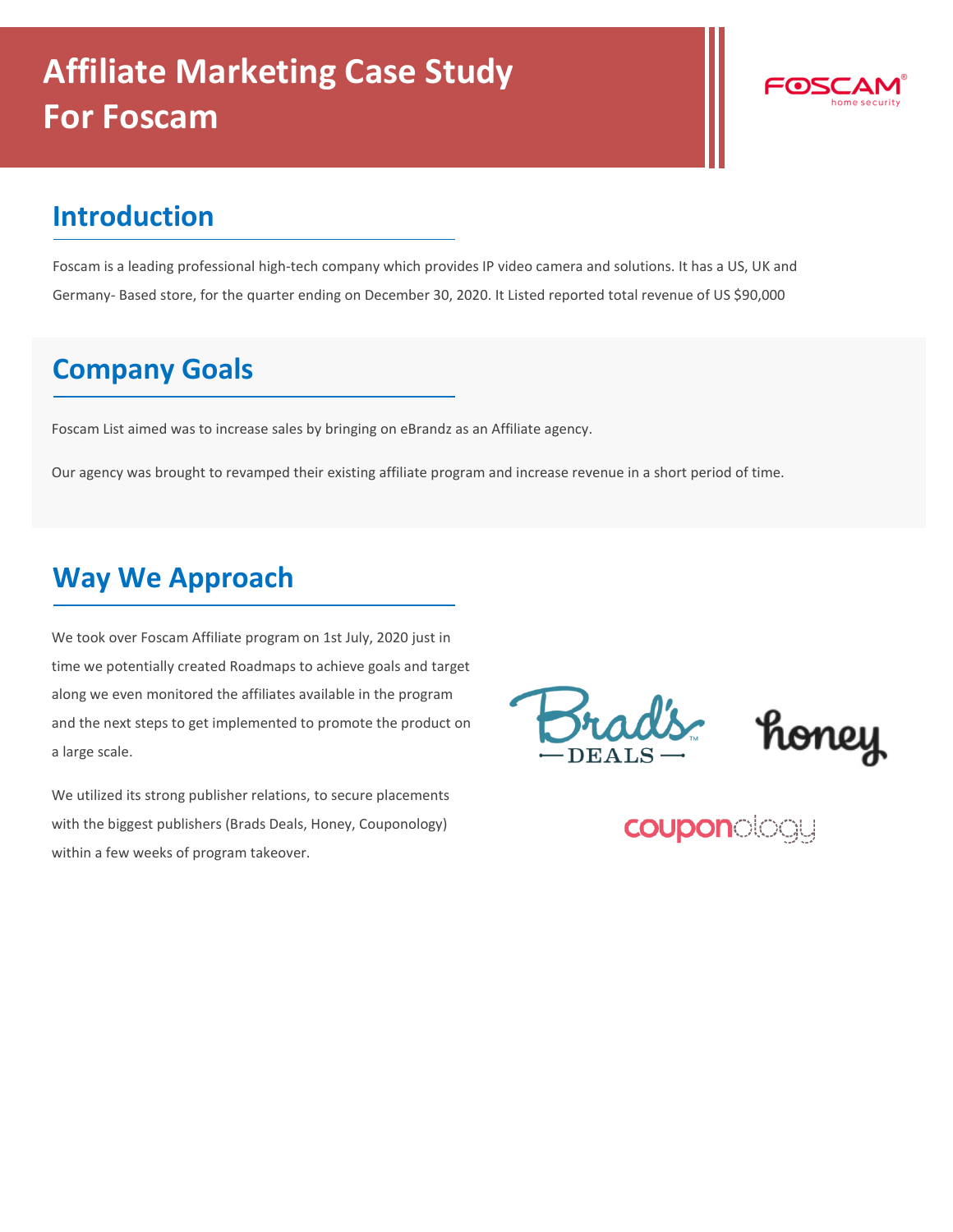## **Promotional Results**



Note: The Amount taken is always to be considered as an Approximately value.



Note: The Amount taken is always to be considered as an Approximately value.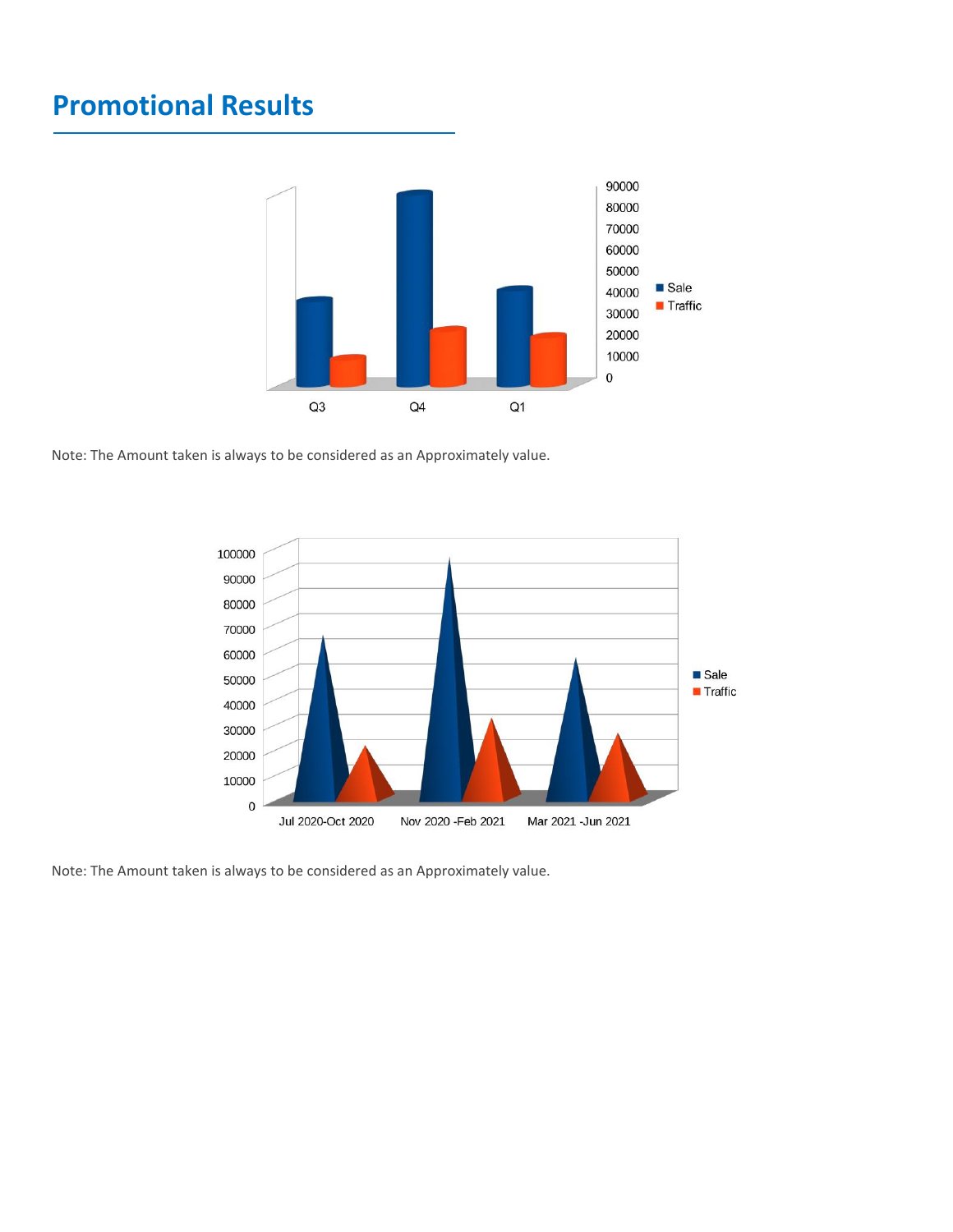Foscam yet continues the Affiliate Management Service with us, insuring their sales and partnerships with exciting publishers continue to grow.



**SALE** Shop Best Sellers Coupon

 $\triangleright$  X

expires 12/31/21